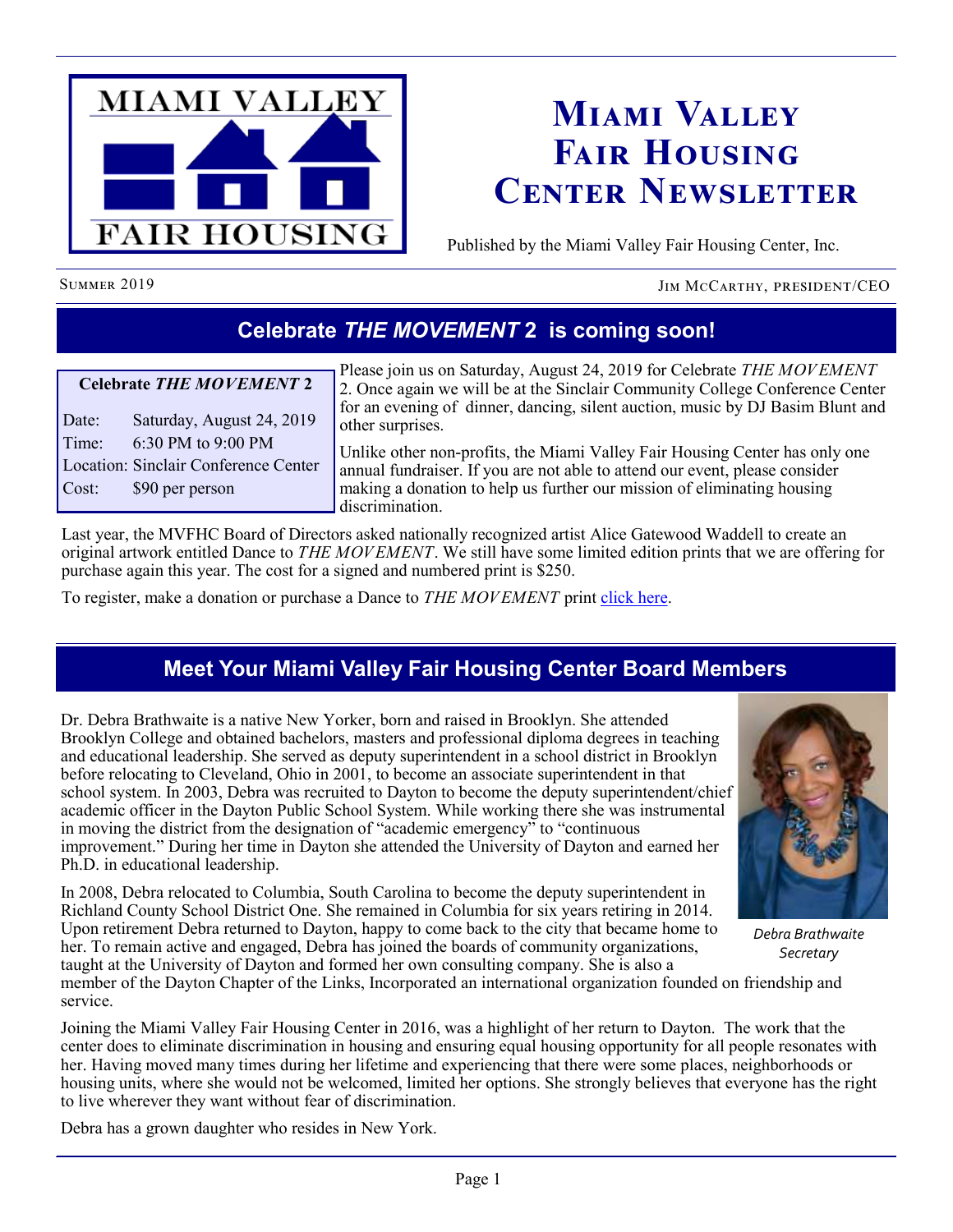### **Fair Housing Update: Recap National Fair Housing Alliance 2018 Trends Report**

The Miami Valley Fair Housing Center is a member of the National Fair Housing Alliance (NFHA) which has offices in Washington D.C. Annually NFHA publishers a Trends report. This report is about the prior year's cumulative national fair housing data. The report's sources include its NFHA investigations and data, investigations from its over 100 nonprofit members, and data from the fair housing divisions at the Justice Department and HUD. The report can be accessed from [https://nationalfairhousing.org/2018-fair-housing-trends-report/.](https://nationalfairhousing.org/2018-fair-housing-trends-report/) 

The report highlights 2017:

- More than half a million housing discrimination complaints have been processed since 1996, when NFHA first began collecting complaint data.
- Since 1991, more than 70,000 units of multi-family housing have been made accessible to persons with disabilities through litigation brought primarily by DOJ and private, nonprofit fair housing organizations.
- Since 1988, dozens of cases alleging redlining and discrimination by mortgage lenders have resulted in close to \$1 billion in compensation to victims of mortgage lending discrimination and for investment in communities.
- There were 28,843 complaints of housing discrimination in 2017.
- The three most common types of complaints in 2017 were based on disability (57 percent), race (19 percent), and family status (9 percent).
- The biggest obstacle to fair housing rights is the federal government's failure to enforce the law vigorously.

*Information for the article was gathered by John Zimmerman, VP Miami Valley Fair Housing from the 2018 Fair Housing Trends Report.* 

### **Fair Housing Update: Best Fair Housing Practices for Marketing Apartments**

#### **Some Best Practices Fair Housing Advertising**

Are the ads your company produces free of words, phrases, symbols, or visual aids which indicate or convey any preference, limitation, or discrimination or illegal specification based on race, color, religion, sex, mental or physical disability, national origin, familial status? Some things to think about are the following questions:

- 1. Do the ads use models and model graphics in a non-discriminatory way?
	- a) Are both sexes adequately represented?
	- b) Are children adequately represented? (Does not apply if housing is exempt from familial portions of the Fair Housing Act as "housing for older persons.")
	- c) Are minority populations represented in reasonable proportion to their population in the metropolitan area and are they being used in equal social settings?
	- d) Are models or model graphics of children and minorities being used for all and not just some properties advertised?
- 2. Are any logos and symbols used in the ads free of unlawful discriminatory preference such as using Christian, Judaic or Muslim symbols which are prohibited?
- 3. Are Equal Housing logos used properly? Unless it is a very small advertisement, the logo that should be used will include the words, Equal Housing Opportunity and not just the house with the equal symbol inside it. Go to HUD's site at [https://www.hud.gov/library/bookshelf11/hudgraphics/](https://www.hud.gov/library/bookshelf11/hudgraphics/fheologo) [fheologo](https://www.hud.gov/library/bookshelf11/hudgraphics/fheologo) to retrieve examples like this:



4. Is the distribution of your advertising campaign (including brochures, fliers, billboards, mailings, radio ads, newspaper ads, and publication ads) reaching the protected classes? Keep in mind that fair housing compliance is not only about actions that discriminate but also omissions. Omitting a class of residents or a geographic area based on the ethnic makeup of its residents, is considered illegal steering.

*The information in this article was collected by John Zimmerman, VP Miami Valley Fair Housing Center from resources from HUD.*